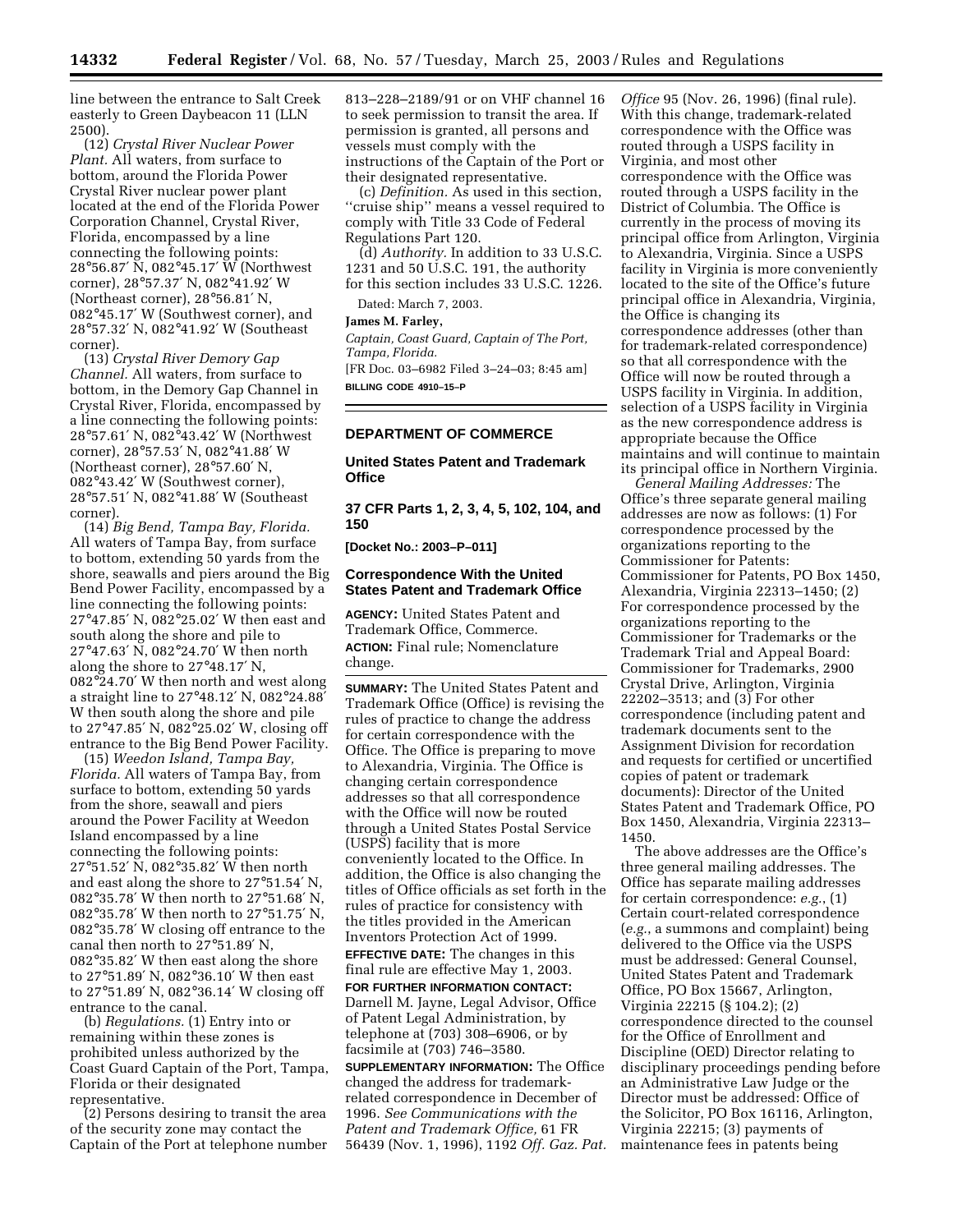delivered to the Office via the USPS should be addressed: United States Patent and Trademark Office, PO Box 371611, Pittsburgh, Pennsylvania 15250–1611; and (4) a deposit account replenishment being delivered to the Office via the USPS should be addressed: Director of the United States Patent and Trademark Office, PO Box 70541, Chicago, Illinois 60673. Persons filing correspondence with the Office should check the rules of practice, the *Official Gazette,* or the Office's Internet Web site (*<http://www.uspto.gov>*) to determine the appropriate mailing address for such correspondence.

The Office appreciates that it will take some period of time before all persons filing correspondence with the Office become accustomed to these address changes. The Office plans to arrange for continued delivery of correspondence addressed to the Office's former Washington, DC 20231 address as a courtesy for a limited period of time. The Office, however, has been experiencing delays and other problems with correspondence routed through the USPS facility at Brentwood. *See Processing of, and Requirements for, the Filing of Duplicate Applications and Papers in Patent Applications in view of USPS Mail Delays,* 1254 *Off. Gaz. Pat. Office* 92 (Jan. 15, 2002). Any correspondence addressed to the Office's former Washington, DC 20231 address that is delivered to the Office will still be subject to the delays and other problems associated with correspondence that is routed through the USPS facility at Brentwood.

In November of 2001, the Office also established a Post Office Box in Arlington, Virginia (PO Box 2327, Arlington, Virginia 22202) for use on an emergency basis, and indicated that it would continue to accept patent-related correspondence at this Arlington, Virginia Post Office Box and treat such correspondence as if it were addressed as set forth in 37 CFR 1.1 for purposes of 37 CFR 1.8 and 1.10 until further notice. *See Termination of the Suspension of the ''Express Mail'' Service of United States Postal Service for mail addressed to ZIP Codes 202xx through 205xx,* 1254 *Off. Gaz. Pat. Office* 33 (Jan. 1, 2002). The Office is hereby providing notice that persons submitting correspondence to the Office should no longer use this Arlington, Virginia Post Office Box for any correspondence (including sequence listings in electronic format) after May 1, 2003.

In addition, the Office is changing the various special Box designations to corresponding Mail Stop designations (*e.g.*, ''Box 4'' will now be ''Mail Stop

4''). Since the address for certain correspondence includes a Post Office Box number, the continued use of special Box designations in the address might have resulted in confusion between the Post Office Box number and the special Box designation (especially when the special Box designation is a box number).

Finally, the titles ''Commissioner of Patents and Trademarks,'' ''Assistant Commissioner for Patents,'' and ''Assistant Commissioner for Trademarks'' were changed to ''Under Secretary of Commerce for Intellectual Property and Director of the United States Patent and Trademark Office,'' ''Commissioner for Patents,'' and ''Commissioner for Trademarks,'' respectively, in § 4713 of the American Inventors Protection Act of 1999 (AIPA). *See* Pub. L. 106–113, 113 Stat. 1501, 1501A–575 through 1501A–577 (1999).

This final rule also revises the rules of practice (with the exception of 37 CFR part 10) to reflect the current titles of Office officials as provided for in the AIPA.

#### **Discussion of Specific Rules**

Title 37 of the Code of Federal Regulations, is amended as follows: *Part 1:* Part 1 is amended to: (1) Change each reference to ''Commissioner'' to read ''Director''; and (2) change each reference to 'Commissioner's" to read "Director's".

Section 1.1 is amended to: (1) Change the address for general correspondence to: Director of the United States Patent and Trademark Office, PO. Box 1450, Alexandria, Virginia 22313–1450 (with Mail Stop designations as appropriate); (2) change the address for patent-related correspondence to: Commissioner for Patents, PO. Box 1450, Alexandria, Virginia 22313–1450; and (3) add paragraph headings.

Section 1.1(a) is also amended to: (1) Place the mailing address for all Office of Public Records correspondence concerning both patents and trademarks (documents to be recorded by Assignment Services Division and requests for certified or uncertified copies of patent or trademark documents) in a new  $\S 1.1(a)(4)$ ; and  $(2)$ eliminate the reference to the coupon orders as coupon practice was abolished in November of 2000 (*see Changes to Implement Eighteen-Month Publication of Patent Applications,* 65 FR 57023, 57030 (Sept. 20, 2000), 1239 *Off. Gaz. Pat. Office* 63, 69 (Oct. 10, 2000) (final rule)).

Section 1.1(a) is also amended to provide that all correspondence in an application involved in an appeal to the Board of Patent Appeals and

Interferences (Board) during the period from when an appeal docketing notice is issued until a decision has been rendered by the Board as well as any request for rehearing of a decision by the Board should be mailed to: Board of Patent Appeals and Interferences, United States Patent and Trademark Office, PO Box 1450, Alexandria, Virginia 22313–1450. An appeal docketing notice is issued by the Board to notify the applicant that an appeal is ready for docketing at the Board. *See Revised Docketing Procedures for Appeals Arriving at the Board of Patent Appeals and Interferences,* 1260 *Off. Gaz. Pat. Office* 18 (July 2, 2002). Section 1.1(a) is also amended to provide that notices of appeal, appeal briefs, reply briefs, requests for oral hearing, as well as all other correspondence in an application involved in an appeal to the Board not otherwise provided for should be addressed as set out in § 1.1(a)(1)(i) (*i.e.*, Commissioner for Patents, PO Box 1450, Alexandria, Virginia 22313–1450). Section 1.1(a) is also amended to include the provisions formerly located in § 1.1(e) concerning patent interference correspondence, namely that except as an administrative patent judge or the Board may otherwise direct, all correspondence relating to patent interferences, or relating to patent applications or patents involved in an interference, should be mailed to: Mail Stop INTERFERENCE, Board of Patent Appeals and Interferences, United States Patent and Trademark Office, PO Box 1450, Alexandria, Virginia 22313– 1450.

Sections 1.1(f) and 1.1(i) are redesignated as §§ 1.1(e) and 1.19(f), respectively. As discussed above, the provisions of § 1.1(e) are now located in § 1.1(a)(1)(iii). Section 1.1(g) was formerly reserved and § 1.1(h) is now deleted. Section 1.1(h) provided that an applicant should use ''Box ITU'' as part of the address when an applicant or the applicant's representative submits a statement of use under § 2.88, or a request for extension of time to file a statement of use under § 2.89. With this change, a statement of use and a request for an extension of time to file a statement of use will be considered properly filed if addressed to the general address for trademark documents in compliance with  $\S 1.1(a)(2)(i)$ : Commissioner for Trademarks, 2900 Crystal Drive, Arlington, Virginia 22202–3513. The Office is eliminating Box ITU because the Office's experience has been that the use of that box is not helpful in sorting mail.

Section 1.6(b) is removed and reserved. The USPS no longer maintains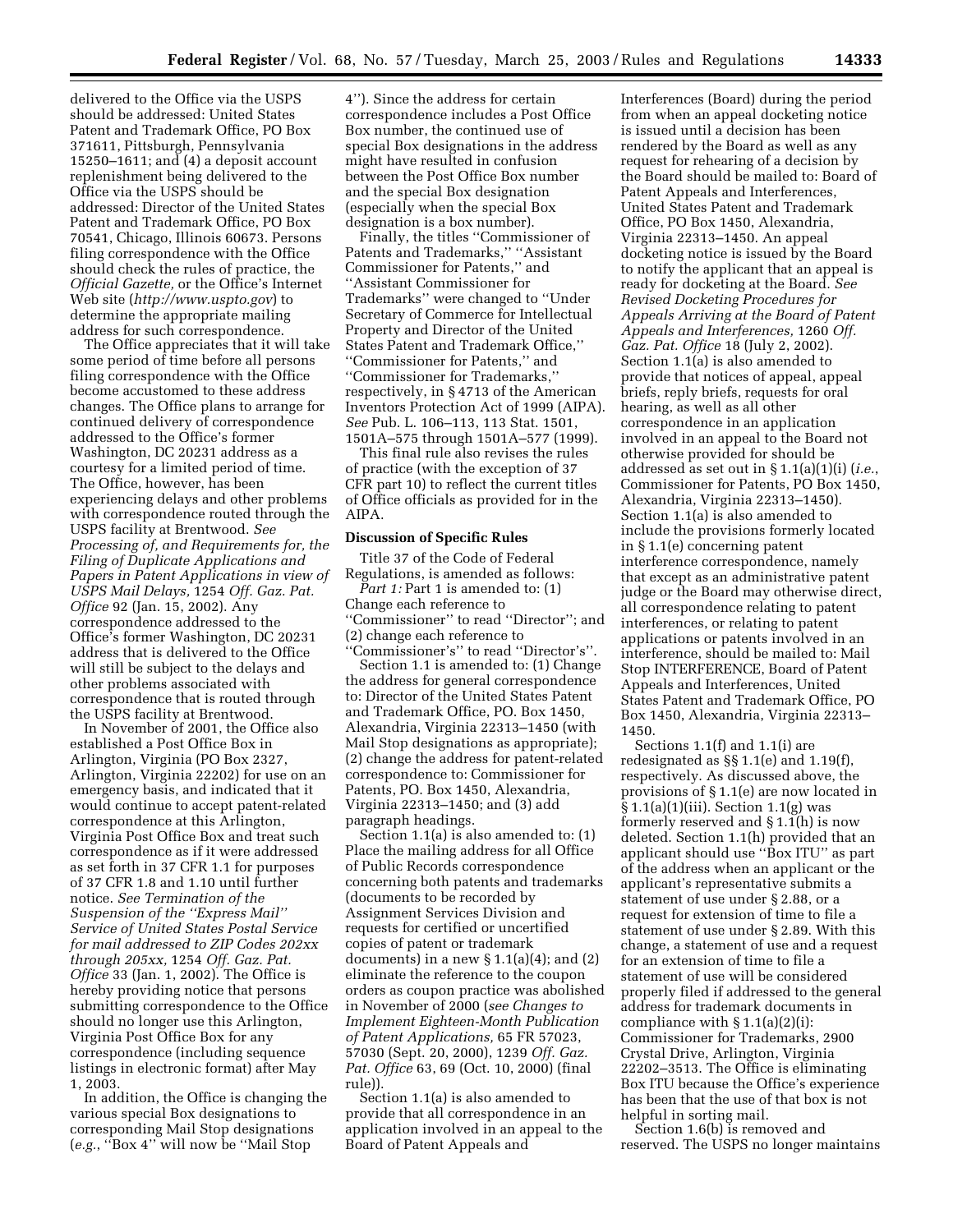a ''pouch'' for correspondence addressed to the United States Patent and Trademark Office, and the USPS does not segregate correspondence addressed to the United States Patent and Trademark Office on the basis of the date of its receipt by the USPS.

Section 1.9 is amended to add a paragraph (j) to define Director as used in 37 CFR chapter I, except for 37 CFR part 10, as meaning the Under Secretary of Commerce for Intellectual Property and Director of the United States Patent and Trademark Office. 37 CFR part 10 currently defines ''Director'' as meaning the Director of the Office of Enrollment and Discipline. The Office plans to propose changes to part 10 in a separate rule making, and also plans to change the use of ''Director'' in part 10 for consistency with the remaining provisions of 37 CFR chapter I as part of that rule making (at which time the phrase ''except for part 10'' will be deleted from § 1.9(j)).

Section 1.15 is removed and reserved as its provisions have been supplanted by the provisions of part 102.

Section 1.25 is amended by adding a paragraph (c), which specifies how a deposit account holder may submit a payment to the Office to replenish the deposit account. A payment to replenish a deposit account may be submitted by making the payment by electronic funds transfer through the Federal Reserve Fedwire System. Deposit account holders who want to use the Federal Reserve Fedwire System must provide the following information to their bank or financial institution: (1) Name of the Bank, which is Treas NYC (Treasury New York City); (2) Bank Routing Code, which is 021030004; (3) United States Patent and Trademark Office account number with the Department of the Treasury, which is 13100001; and (4) the deposit account holder's company name and deposit account number. The deposit account holder should inform his or her bank or financial institution to use due care to ensure that all pertinent account numbers are listed on the transaction because the failure to include the proper deposit account number will delay the processing of the replenishment. A second method of making a payment to replenish a deposit account is by credit card or electronic funds transfer over the Office's Internet Web site (*<www.uspto.gov>*). Specifically, from the Office's Web site homepage (*www.uspto.gov*[\), click on the ''Online](www.uspto.gov)  Business'' tab, and then click the ''Revenue Accounting & Management'' tab, and then click the ''Maintain USPTO Deposit Accounts'' tab. A third method of making a payment to replenish a deposit account is by

mailing the payment with the USPS to: Director of the United States Patent and Trademark Office, PO Box 70541, Chicago, Illinois 60673. Finally, a fourth method of making a payment to replenish a deposit account is by mailing the payment with a private delivery service or hand-carrying the payment to: Director of the United States Patent and Trademark Office, Deposit Accounts, One Crystal Park, 2011 Crystal Drive, Suite 307, Arlington, Virginia 22202.

Further information on deposit account replenishment may be obtained from the Office's Internet Web site (*[http://www.uspto.gov/web/offices/ac/](http://www.uspto.gov/web/offices/ac/comp/fin/electron.htm)  comp/fin/electron.htm*), or by contacting the Deposit Account Division at 703– 305–4631.

Section 1.51(a) is amended to change ''Commissioner of Patents and Trademarks'' to ''Director of the United States Patent and Trademark Office'' for consistency with the change in nomenclature.

Sections 1.53(d)(9), 1.417, and 1.434(a) are amended to change their special Box designations to corresponding Mail Stop designations.

Section 1.302(c) is amended to provide that notices of appeal directed to the Director shall be mailed to or served by hand on the General Counsel as provided in § 104.2.

Section  $1.434(d)(2)$  is amended to correct a grammatical error.

Section 1.480(b) is amended to change its special Box designation to a corresponding Mail Stop designation. Section 1.480(b) is also amended to add a reference to PCT Rule 53 (which provides for Demands under the PCT).

Section 1.627(a) is amended to change the reference to § 1.1(e) to a reference to § 1.1(a)(1)(iii) for consistency with the changes to § 1.1.

Section 1.676(d) is amended to change the address to the correspondence address set out in  $§ 1.1(a)(1)(iii)$ .

Section 1.740(a)(13) is amended to change ''Commissioner of Patents and Trademarks'' to ''Director of the United States Patent and Trademark Office'' for consistency with the change in nomenclature.

*Part 2:* Part 2 is amended to change each reference to ''Commissioner'' to read ''Director''.

Section 2.123(f)(2) is amended to change ''address the package, and forward the same to the Commissioner of Patents and Trademarks' to ''promptly forward the package to the address set out in  $\S 1.1(a)(2)(i)$ "

Section 2.145(b)(3) is amended to provide that notices of appeal directed to the Director shall be mailed to or

served by hand on the General Counsel as provided in § 104.2.

*Part 3:* Part 3 is amended to change each reference to ''Commissioner of Patents and Trademarks'' or ''Commissioner'' to read ''Director''.

Section 3.27 is amended to change the address to: Mail Stop Assignment Recordation Services, Director of the United States Patent and Trademark Office, PO Box 1450, Alexandria, Virginia 22313–1450.

*Part 4:* Section 4.3(c) is amended to change the address for complaints concerning invention promoters to: Mail Stop 24, Commissioner for Patents, PO Box 1450, Alexandria, Virginia 22313– 1450.

Section 4.6 is amended to change the address for complaints concerning registered patent attorneys or agents to: Mail Stop OED, Director of the United States Patent and Trademark Office, PO Box 1450, Alexandria, Virginia 22313– 1450.

*Part 5:* Part 5 is amended to change each reference to ''Commissioner of Patents and Trademarks'' or ''Commissioner'' to read ''Commissioner for Patents''. Section 4732(a)(10)(B) of the AIPA amended 35 U.S.C. chapter 17 to change ''Commissioner'' to ''Commissioner of Patents'' (*sic*) rather than ''Director''. *See* 113 Stat. at 1501A– 582. Therefore, the Office is amending part 5 to change each reference to ''Commissioner of Patents and Trademarks'' or ''Commissioner'' to read ''Commissioner for Patents'' (rather than ''Director'') for consistency with section 4732(a)(10)(B) of the AIPA.

Section 5.1(a) is amended to change the address to: Commissioner for Patents (Attention Licensing and Review), PO Box 1450, Alexandria, Virginia 22313–1450.

*Part 102:* Sections 102.1(b), 102.4(a), 102.10(b), 102.23(a), 102.24(a), and 102.29(b) are amended to change the address to: United States Patent and Trademark Office, PO Box 1450, Alexandria, Virginia 22313–1450 (with headings as appropriate). Sections 102.1(b), 102.23(a), and 102.24(a) are also amended to indicate that correspondence being delivered by hand should be delivered to Two Crystal Park, 2121 Crystal Drive, Suite 905, Arlington, Virginia.

Part 104: Section 104.1 is amended to define ''Director'' as meaning the Under Secretary of Commerce for Intellectual Property and Director of the United States Patent and Trademark Office for consistency with § 1.9(j).

Part 150: Part 150 is amended to change each reference to ''Commissioner'' to read ''Director'.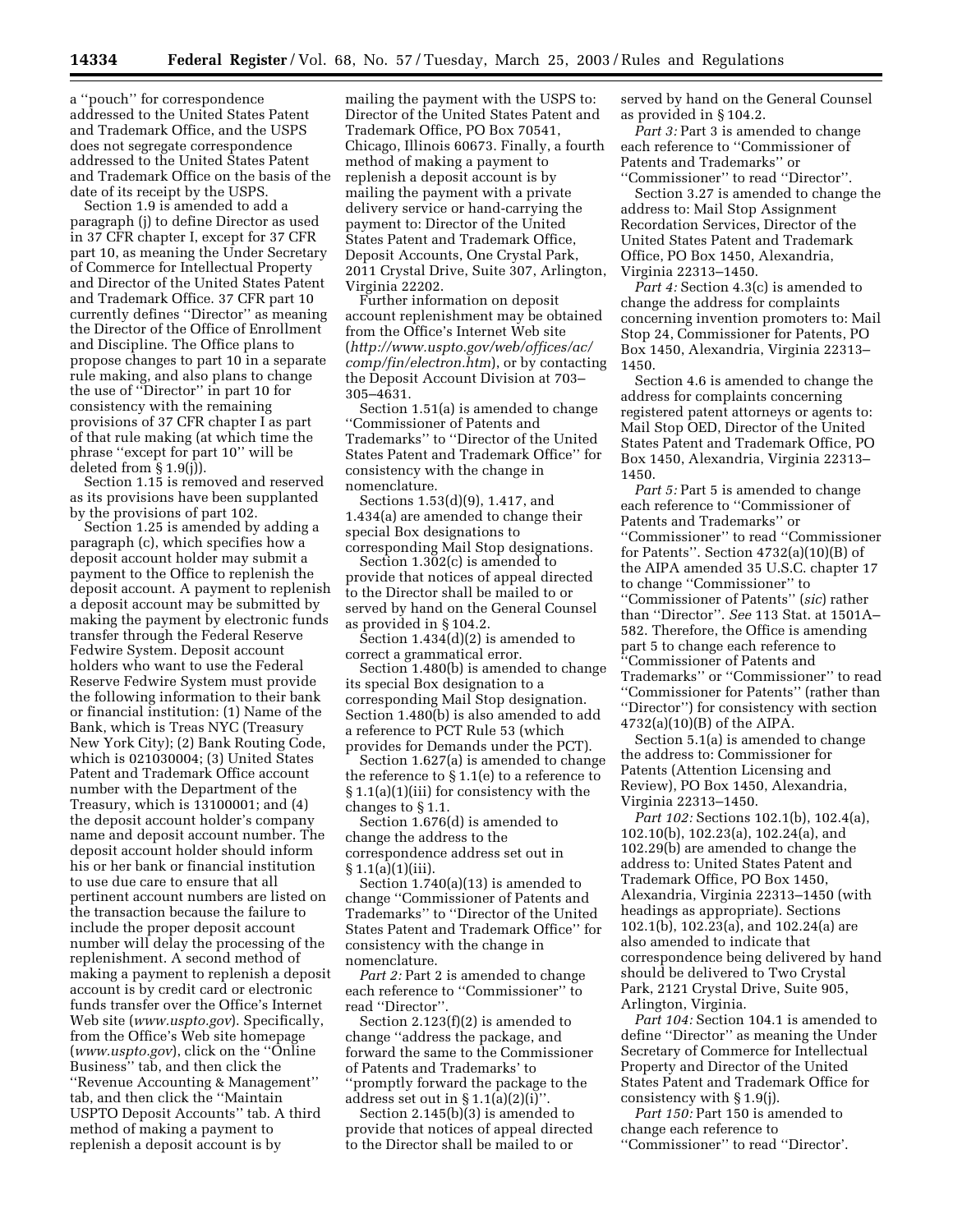Section 150.1 is amended to define ''Director'' as meaning the Under Secretary of Commerce for Intellectual Property and Director of the United States Patent and Trademark Office for consistency with § 1.9(j).

Section 150.6 is amended to change the address to: Mail Stop 4, Director of the United States Patent and Trademark Office, PO Box 1450, Alexandria, Virginia 22313–1450.

# **Classification**

*Administrative Procedure Act:* Since this final rule is directed to changing the address for filing certain correspondence with the Office and changes in the titles of Office officials for consistency with the titles as provided in the AIPA, this final rule merely involves rules of agency organization, procedure, or practice within the meaning of 5 U.S.C. 553(b)(A). Accordingly, this final rule may be adopted without prior notice and opportunity for public comment under 5 U.S.C. 553(b) and (c), or thirtyday advance publication under 5 U.S.C. 553(d).

*Regulatory Flexibility Act:* As prior notice and an opportunity for public comment are not required pursuant to 5 U.S.C. 553 (or any other law), a regulatory flexibility analysis under the Regulatory Flexibility Act (5 U.S.C. 601 *et seq.*) is not required. *See* 5 U.S.C. 603.

*Executive Order 13132:* This rule making does not contain policies with federalism implications sufficient to warrant preparation of a Federalism Assessment under Executive Order 13132 (Aug. 4, 1999).

*Executive Order 12866:* This rule making has been determined to be not significant for purposes of Executive Order 12866 (Sept. 30, 1993).

*Paperwork Reduction Act:* This rule making does not create any information collection requirements under the Paperwork Reduction Act of 1995 (44 U.S.C. 3501 *et seq.*).

Notwithstanding any other provision of law, no person is required to respond to nor shall a person be subject to a penalty for failure to comply with a collection of information subject to the requirements of the Paperwork Reduction Act unless that collection of information displays a currently valid OMB control number.

#### **List of Subjects**

## *37 CFR Part 1*

Administrative practice and procedure, Courts, Inventions and patents, Reporting and record keeping requirements, Small Businesses.

*37 CFR Part 2* 

Administrative practice and procedure, Courts, Lawyers, Trademarks.

#### *CFR Part 3*

Administrative practice and procedure, Inventions and patents, Reporting and record keeping requirements.

## *CFR Part 4*

Administrative practice and procedure, Inventions and patents.

#### *CFR Part 5*

Classified information, Foreign relations, Inventions and patents.

# *CFR Part 102*

Administrative practice and procedure, Freedom of information, Privacy, Public information.

## *CFR Part 104*

Administrative practice and procedure, Claims, Courts, Freedom of information, Inventions and patents, Tort claims, Trademarks.

#### *CFR Part 150*

Administrative practice and procedure, Authority delegations, Semiconductor chips, Mask works.

For the reasons set forth in the preamble, 37 CFR parts 1, 2, 3, 4, 5, 102, 104, and 150 are amended as follows:

# **PART 1—RULES OF PRACTICE IN PATENT CASES**

1. The authority citation for 37 CFR part 1 continues to read as follows:

**Authority:** 35 U.S.C. 2(b)(2).

2. In 37 CFR part 1, except for § 1.23, revise all references to ''Commissioner'' to read ''Director''.

3. In 37 CFR part 1, revise all references to ''Commissioner's'' to read ''Director's''.

4. Section 1.1 is revised to read as follows:

#### **§ 1.1 Addresses for correspondence with the United States Patent and Trademark Office.**

(a) *In general.* Except as provided in paragraphs (a)(3)(i), (a)(3)(ii) and (d)(1) of this section, all correspondence intended for the United States Patent and Trademark Office must be addressed to either ''Director of the United States Patent and Trademark Office, PO Box 1450, Alexandria, Virginia 22313–1450'' or to specific areas within the Office as set out in paragraphs  $(a)(1)$ ,  $(a)(2)$  and  $(a)(3)(iii)$  of this section. When appropriate, correspondence should also be marked

for the attention of a particular office or individual.

(1) *Patent correspondence.* (i) *In general.* All correspondence concerning patent matters processed by organizations reporting to the Commissioner for Patents should be addressed to: Commissioner for Patents, PO Box 1450, Alexandria, Virginia 22313–1450.

(ii) *Board of Patent Appeals and Interferences: Appeals.* All correspondence in an application involved in an appeal to the Board of Patent Appeals and Interferences during the period beginning when an appeal docketing notice is issued and ending when a decision has been rendered by the Board of Patent Appeals and Interferences, as well as any request for rehearing of a decision by the Board of Patent Appeals and Interferences, should be mailed to: Board of Patent Appeals and Interferences, United States Patent and Trademark Office, PO Box 1450, Alexandria, Virginia 22313– 1450. Notices of appeal, appeal briefs, reply briefs, requests for oral hearing, as well as all other correspondence in an application involved in an appeal to the Board of Patent Appeals and Interferences for which an address is not otherwise specified, should be addressed as set out in paragraph  $(a)(1)(i)$  of this section.

(iii) *Board of Patent Appeals and Interferences: Interferences.* Except as an administrative patent judge or the Board may otherwise direct, all correspondence relating to patent interferences, or relating to patent applications or patents involved in an interference, should be mailed to: Mail Stop INTERFERENCE, Board of Patent Appeals and Interferences, United States Patent and Trademark Office, PO Box 1450, Alexandria, Virginia 22313– 1450.

(2) *Trademark correspondence.*—(i) *In general.* All trademark-related documents filed on paper, except documents sent to the Assignment Services Division for recordation and requests for copies of trademark documents, should be addressed to: Commissioner for Trademarks, 2900 Crystal Drive, Arlington, Virginia 22202–3513.

(ii) *Electronic applications.* An applicant may transmit an application for trademark registration electronically, but only if the applicant uses the Office's electronic form.

(3) *Office of General Counsel correspondence.*—(i) *Litigation and service.* Correspondence relating to pending litigation or otherwise within the scope of part 104 of this title shall be addressed as provided in § 104.2.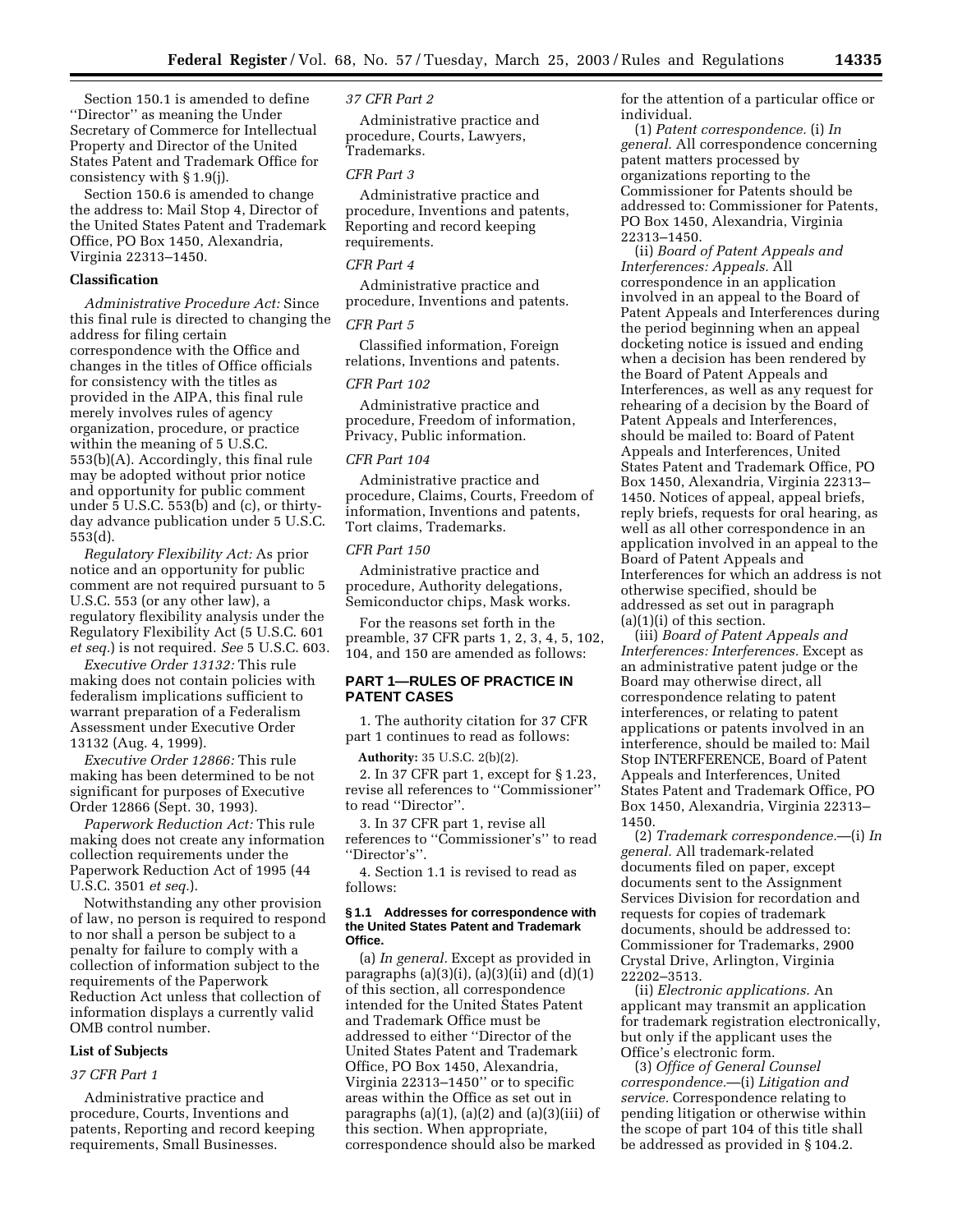(ii) *Disciplinary proceedings.*  Correspondence to counsel for the Director of the Office of Enrollment and Discipline relating to disciplinary proceedings pending before an Administrative Law Judge or the Director shall be mailed to: Office of the Solicitor, PO Box 16116, Arlington, Virginia 22215.

(iii) *Solicitor, in general.*  Correspondence to the Office of the Solicitor not otherwise provided for shall be addressed to: Mail Stop 8, Director of the United States Patent and Trademark Office, PO Box 1450, Alexandria, Virginia 22313–1450.

(iv) *General Counsel.* Correspondence to the Office of the General Counsel not otherwise provided for, including correspondence to the General Counsel relating to disciplinary proceedings, shall be addressed to: General Counsel, United States Patent and Trademark Office, PO Box 1450, Alexandria, Virginia 22313–1450.

(v) *Improper correspondence.*  Correspondence improperly addressed to a Post Office Box specified in paragraphs  $(a)(3)(i)$  and $(a)(3)(ii)$  of this section will not be filed elsewhere in the United States Patent and Trademark Office, and may be returned.

(4) *Office of Public Records correspondence.*—(i) *Assignments.* All patent-related or trademark-related documents to be recorded by Assignment Services Division, except for documents filed together with a new application or under § 3.81 of this chapter, should be addressed to: Mail Stop Assignment Recordation Services, Director of the United States Patent and Trademark Office, PO Box 1450, Alexandria, Virginia 22313–1450. See § 3.27.

(ii) *Documents.* All requests for certified or uncertified copies of patent or trademark documents should be addressed to: Mail Stop Document Services, Director of the United States Patent and Trademark Office, PO Box 1450, Alexandria, Virginia 22313–1450.

(b) *Patent Cooperation Treaty.* Letters and other communications relating to international applications during the international stage and prior to the assignment of a national serial number should be additionally marked ''Mail Stop PCT.''

(c) *Reexamination.* Requests for reexamination should be additionally marked ''Mail Stop Reexam.''

(d) *Maintenance fee correspondence.*—(1) *Payments.*  Payments of maintenance fees in patents not submitted electronically should be mailed to: United States Patent and Trademark Office, P.O. Box 371611, Pittsburgh, Pennsylvania 15250–1611.

(2) *Other correspondence.*  Correspondence related to maintenance fees other than payments of maintenance fees in patents is not to be mailed to P.O. Box 371611, Pittsburgh, Pennsylvania 15250–1611, but must be mailed to: Mail Stop M Correspondence, Director of the United States Patent and Trademark Office, P.O. Box 1450, Alexandria, Virginia 22313–1450.

(e) *Patent term extension.* All applications for extension of patent term under 35 U.S.C. 156 and any communications relating thereto intended for the United States Patent and Trademark Office should be additionally marked ''Mail Stop Patent Ext.'' When appropriate, the communication should also be marked to the attention of a particular individual, as where a decision has been rendered.

(f) *Provisional applications.* The filing of all provisional applications and any communications relating thereto should be additionally marked "Mail Stop Provisional Patent Application.''

**Note:** Sections 1.1 to 1.26 are applicable to trademark cases as well as to national and international patent cases except for provisions specifically directed to patent cases. See § 1.9 for definitions of ''national application'' and ''international application.''

5. Section 1.6 is amended by removing and reserving paragraph (b).

### **§ 1.6 Receipt of correspondence.**

\* \* \* \* \* (b) [Reserved] \* \* \* \* \*

6. Section 1.9 is amended by adding a new paragraph (j) to read as follows:

#### **§ 1.9 Definitions.**

\* \* \* \* \* (j) Director as used in this chapter, except for part 10 of this section, means the Under Secretary of Commerce for Intellectual Property and Director of the United States Patent and Trademark Office.

#### **§ 1.15 [Removed and Reserved]**

7. Section 1.15 is removed and reserved.

8. Section 1.25 is amended by adding paragraph (c) to read as follows:

## **§ 1.25 Deposit accounts.**

\* \* \* \* \* (c) A deposit account holder may replenish the deposit account by submitting a payment to the United States Patent and Trademark Office. A payment to replenish a deposit account must be submitted by one of the methods set forth in paragraphs (c)(1),  $(c)(2)$ ,  $(c)(3)$ , or  $(c)(4)$  of this section.

(1) A payment to replenish a deposit account may be submitted by electronic funds transfer through the Federal Reserve Fedwire System, which requires that the following information be provided to the deposit account holder's bank or financial institution:

(i) Name of the Bank, which is Treas NYC (Treasury New York City);

(ii) Bank Routing Code, which is 021030004;

(iii) United States Patent and Trademark Office account number with the Department of the Treasury, which is 13100001; and

(iv) The deposit account holder's company name and deposit account number.

(2) A payment to replenish a deposit account may be submitted by credit card or electronic funds transfer over the Office's Internet Web site [\(www.uspto.gov\).](www.uspto.gov) 

(3) A payment to replenish a deposit account may be submitted by mail with the USPS to: Director of the United States Patent and Trademark Office, P.O. Box 70541, Chicago, Illinois 60673.

(4) A payment to replenish a deposit account may be submitted by mail with a private delivery service or handcarrying the payment to: Director of the United States Patent and Trademark Office, Deposit Accounts, One Crystal Park, 2011 Crystal Drive, Suite 307, Arlington, Virginia 22202.

9. Section 1.51 is amended by revising paragraph (a) to read as follows:

#### **§ 1.51 General requisites of an application.**

(a) Applications for patents must be made to the Director of the United States Patent and Trademark Office.

10. Section 1.53 is amended by revising paragraph (d)(9) to read as follows:

\* \* \* \* \*

\* \* \* \* \*

### **§ 1.53 Application number, filing date, and completion of application.**

- \* \* \* \* \*
	- (d) \* \* \*

(9) Envelopes containing only requests and fees for filing an application under this paragraph should be marked ''Mail Stop CPA.'' Requests for an application under this paragraph filed by facsimile transmission should be clearly marked ''Mail Stop CPA.''

11. The undesignated center heading in Subpart B immediately before § 1.181 is revised to read as follows:

### **Petitions and Action by the Director**

12. Section 1.302 is amended by revising paragraph (c) to read as follows: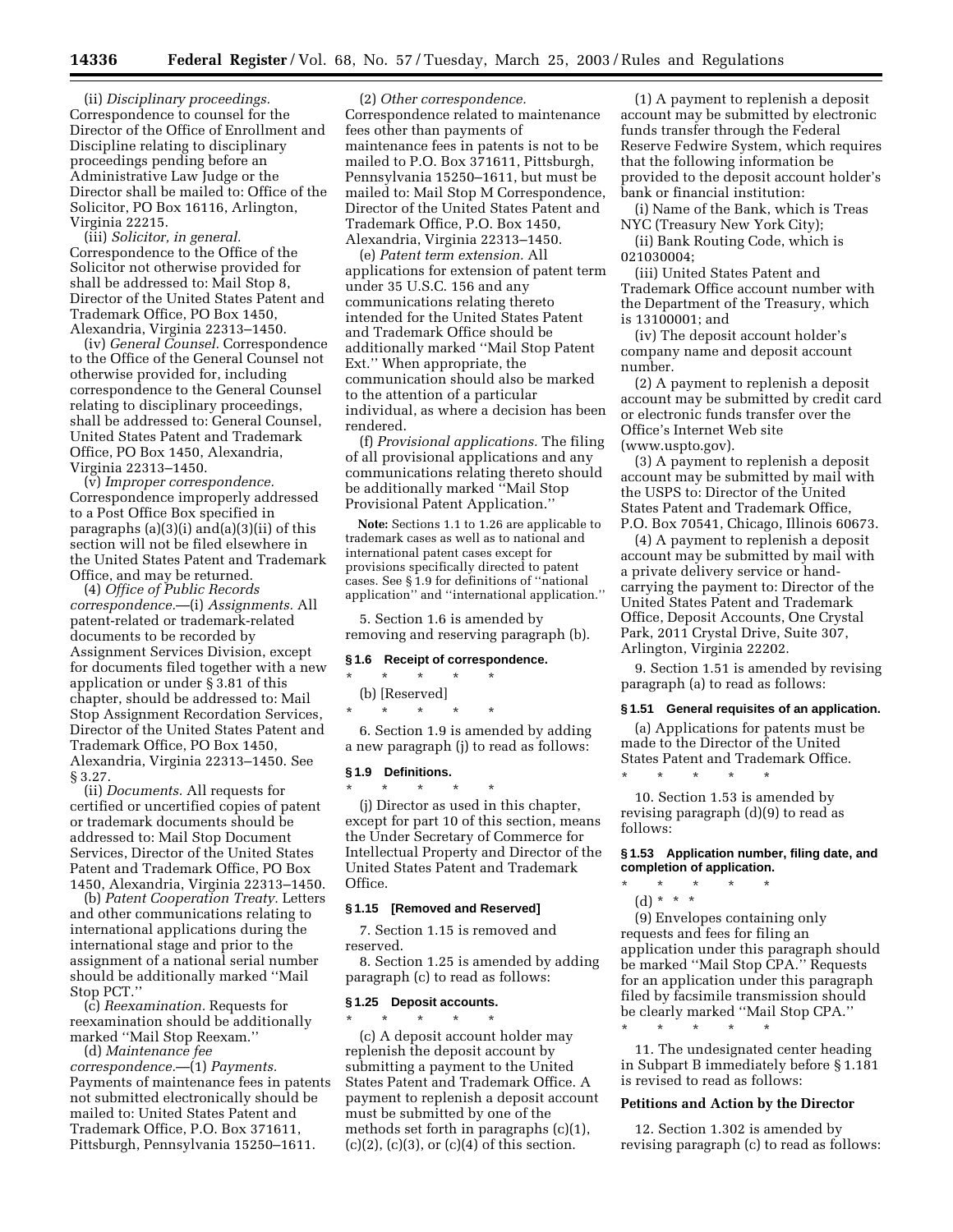#### **§ 1.302 Notice of appeal.**

#### \* \* \* \* \*

(c) Notices of appeal directed to the Director shall be mailed to or served by hand on the General Counsel as provided in § 104.2.

13. Section 1.417 is revised to read as follows:

## **§ 1.417 Submission of translation of international publication.**

The submission of the international publication or an English language translation of an international application pursuant to 35 U.S.C. 154(d)(4) must clearly identify the international application to which it pertains (§ 1.5(a)) and, unless it is being submitted pursuant to § 1.495, be clearly identified as a submission pursuant to 35 U.S.C. 154(d)(4). Otherwise, the submission will be treated as a filing under 35 U.S.C. 111(a). Such submissions should be marked ''Mail Stop PCT.''

14. Section 1.434 is amended by revising paragraphs (a) and (d)(2) to read as follows:

## **§ 1.434 The request.**

(a) The request shall be made on a standardized form (PCT Rules 3 and 4). Copies of printed Request forms are available from the United States Patent and Trademark Office. Letters requesting printed forms should be marked ''Mail Stop PCT.''

\* \* \* \* \* (d) \* \* \*

(2) Shall include a reference to any prior-filed national application or international application designating the United States of America, if the benefit of the filing date for the priorfiled application is to be claimed; and

15. Section 1.480 is amended by revising paragraph (b) to read as follows:

# **§ 1.480 Demand for international preliminary examination.**

\* \* \* \* \*

\* \* \* \* \*

(b) The Demand shall be made on a standardized form (PCT Rule 53). Copies of the printed Demand forms are available from the United States Patent and Trademark Office. Letters requesting printed Demand forms should be marked ''Mail Stop PCT.'' \* \* \* \* \*

16. Section 1.627 is amended by revising paragraph (a) to read as follows:

# **§ 1.627 Preliminary statement, sealing before filing, opening of statement.**

(a) The preliminary statement and copies of any drawing or written description shall be filed in a sealed

envelope bearing only the name of the party filing the statement and the style (*e.g.*, Jones v. Smith) and number of the interference. The sealed envelope should contain only the preliminary statement and copies of any drawing or written description. If the preliminary statement is filed through the mail, the sealed envelope should be enclosed in an outer envelope addressed in accordance with § 1.1(a)(1)(iii). \* \* \* \* \*

17. Section 1.676 is amended by revising the introductory text of paragraph (d) to read as follows:

# **§ 1.676 Certification and filing by officer, marking exhibits.**

\* \* \* \* \* (d) Unless the parties agree otherwise in writing or on the record at the deposition, the officer shall securely seal the certified transcript in an envelope endorsed with the style of the interference (*e.g.*, Smith v. Jones), the interference number, the name of the witness, and the date of sealing and shall promptly forward the envelope to the address set out in  $\S 1.1(a)(1)(iii)$ . Documents and things produced for inspection during the examination of a witness, shall, upon request of a party, be marked for identification and annexed to the certified transcript, and may be inspected and copied by any party, except that if the person producing the documents and things desires to retain them, the person may: \* \* \* \* \*

18. Section 1.740 is amended by revising paragraph (a)(13) to read as follows:

## **§ 1.740 Formal requirements for application for extension of patent term; correction of informalities.**

 $(a) * * * *$ 

(13) A statement that applicant acknowledges a duty to disclose to the Director of the United States Patent and Trademark Office and the Secretary of Health and Human Services or the Secretary of Agriculture any information which is material to the determination of entitlement to the extension sought (*see* § 1.765);

\* \* \* \* \*

## **PART 2—RULES OF PRACTICE IN TRADEMARK CASES**

19. The authority citation for 37 CFR part 2 is revised to read as follows:

**Authority:** 15 U.S.C. 1123; 35 U.S.C.  $2(b)(2)$ .

20. In 37 CFR part 2, revise all references to ''Commissioner'' to read ''Director'.

21. Section 2.123 is amended by revising paragraph (f)(2) to read as follows:

## **2.123 Trial testimony in inter partes cases.**

\* \* \* \* \*

 $(f) * * * *$ 

(2) If any of the foregoing requirements in paragraph (f)(1) of this section are waived, the certificate shall so state. The officer shall sign the certificate and affix thereto his seal of office, if he has such a seal. Unless waived on the record by an agreement, he shall then securely seal in an envelope all the evidence, notices, and paper exhibits, inscribe upon the envelope a certificate giving the number and title of the case, the name of each witness, and the date of sealing. The officer or the party taking the deposition, or its attorney or other authorized representative, shall then promptly forward the package to the address set out in § 1.1(a)(2)(i). If the weight or bulk of an exhibit shall exclude it from the envelope, it shall, unless waived on the record by agreement of all parties, be authenticated by the officer and transmitted by the officer or the party taking the deposition, or its attorney or other authorized representative, in a separate package marked and addressed as provided in this section. \* \* \* \* \*

22. Section 2.145 is amended by revising paragraph (b)(3) to read as follows:

**§ 2.145 Appeal to court and civil action.** 

## \* \* \* \* \*

\* \* \* \* \*

(b) \* \* \*

(3) Notices of appeal directed to the Director shall be mailed to or served by hand on the General Counsel as provided in § 104.2.

23. The undesignated center heading immediately before § 2.146 is revised to read as follows:

## **Petitions and Action by the Director**

## **PART 3—ASSIGNMENT, RECORDING AND RIGHTS OF ASSIGNEE**

24. The authority citation for 37 CFR part 3 continues to read as follows:

**Authority:** 15 U.S.C. 1123; 35 U.S.C.  $2(b)(2)$ .

25. In 37 CFR part 3, revise all references to ''Commissioner'' or ''Commissioner of Patents and Trademarks'' to read ''Director''.

26. Section 3.27 is revised to read as follows: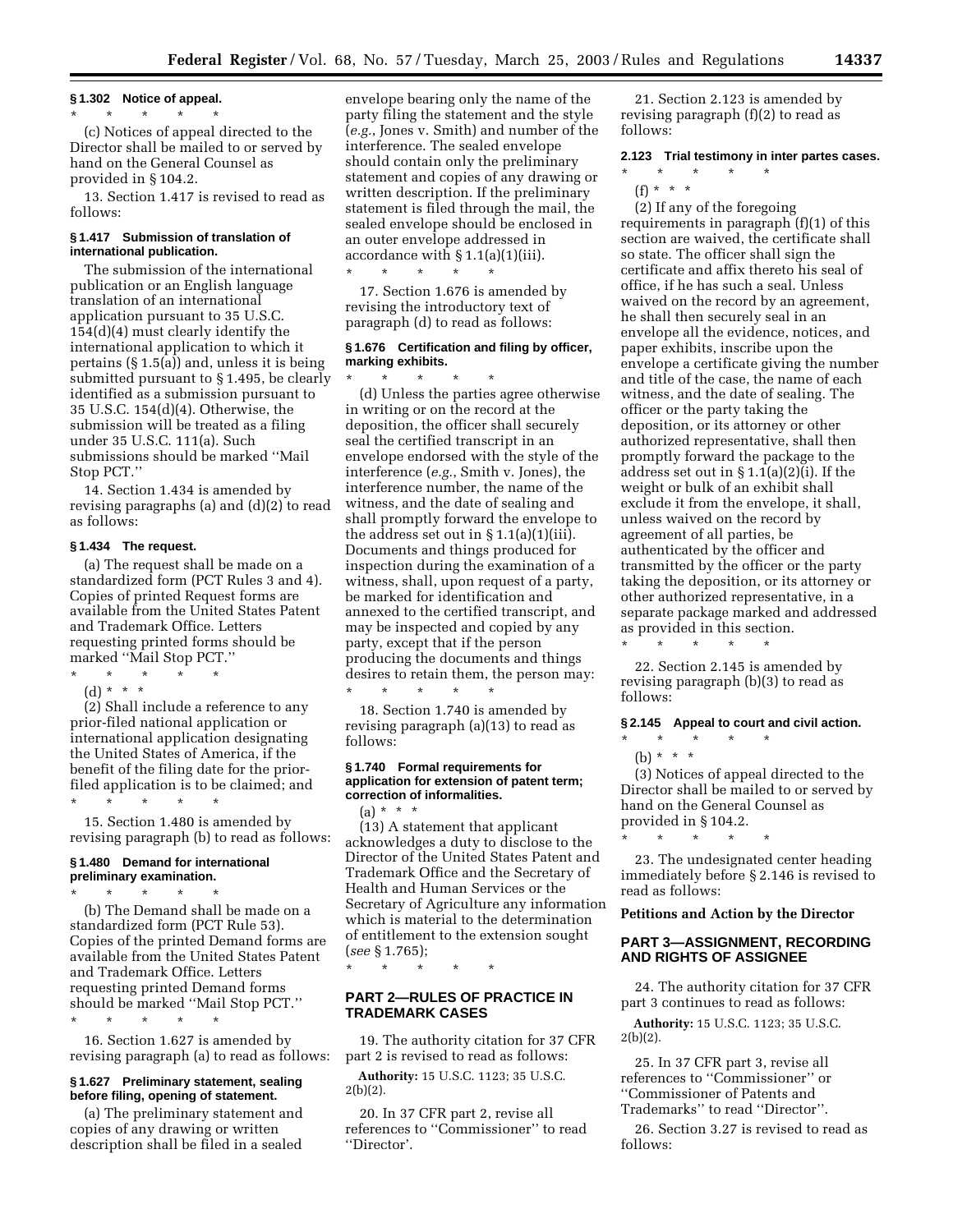#### **§ 3.27 Mailing address for submitting documents to be recorded.**

Documents and cover sheets to be recorded should be addressed to Mail Stop Assignment Recordation Services, Director of the United States Patent and Trademark Office, P.O. Box 1450, Alexandria, Virginia 22313–1450, unless they are filed together with new applications or with a request under § 3.81.

# **PART 4—COMPLAINTS REGARDING INVENTION PROMOTERS**

27. The authority citation for 37 CFR part 4 is revised to read as follows:

**Authority:** 35 U.S.C. 2(b)(2) and 297.

28. Section 4.3 is amended by revising paragraph (c) to read as follows:

# **§ 4.3 Submitting Complaints.**

\* \* \* \* \* (c) The complaint should fairly summarize the action of the invention promoter about which the person complains. Additionally, the complaint should include names and addresses of persons believed to be associated with the invention promoter. Complaints, and any replies, must be addressed to: Mail Stop 24, Commissioner for Patents, P.O. Box 1450, Alexandria, Virginia 22313–1450.

\* \* \* \* \*

29. Section 4.6 is revised to read as follows:

#### **§ 4.6 Attorneys and Agents.**

Complaints against registered patent attorneys and agents will not be treated under this section, unless a complaint fairly demonstrates that invention promotion services are involved. Persons having complaints about registered patent attorneys or agents should contact the Office of Enrollment and Discipline at Mail Stop OED, Director of the United States Patent and Trademark Office, PO Box 1450, Alexandria, Virginia 22313–1450, and the attorney discipline section of the attorney's state licensing bar if an attorney is involved.

# **PART 5—SECRECY OF CERTAIN INVENTIONS AND LICENSES TO EXPORT AND FILE APPLICATIONS IN FOREIGN COUNTRIES**

30. The authority citation for 37 CFR Part 5 is revised to read as follows:

**Authority:** 35 U.S.C. 2(b)(2), 41, 181–188, as amended by the Patent Law Foreign Filing Amendments Act of 1988, Pub. L. 100–418, 102 Stat. 1567; the Arms Export Control Act, as amended, 22 U.S.C. 2751 *et seq.*; the Atomic Energy Act of 1954, as amended, 42 U.S.C. 2011 *et seq.*; the Nuclear Non

Proliferation Act of 1978, 22 U.S.C. 3201 *et seq.*; and the delegations in the regulations under these Acts to the Director (15 CFR 370.10(j), 22 CFR 125.04, and 10 CFR 810.7).

31. In 37 CFR part 5, revise all references to ''Commissioner'' or ''Commissioner of Patents and Trademarks'' to read ''Commissioner for Patents'.

32. Section 5.1 is amended by revising paragraph (a) to read as follows:

#### **§ 5.1 Applications and correspondence involving national security.**

(a) All correspondence in connection with this part, including petitions, should be addressed to: Commissioner for Patents (Attention Licensing and Review), P.O. Box 1450, Alexandria, Virginia 22313–1450.

# **PART 102—DISCLOSURE OF GOVERNMENT INFORMATION**

\* \* \* \* \*

33. The authority citation for 37 CFR part 102 continues to read as follows:

**Authority:** 5 U.S.C. 552; 5 U.S.C. 552a; 5 U.S.C. 553; 31 U.S.C. 3717; 35 U.S.C. 2(b)(2), 21, 41, 42, 122; 44 U.S.C. 3101.

34. Section 102.1 is amended by revising paragraph (b) to read as follows:

# **§ 102.1 General.**

\* \* \* \* \* (b) As used in this subpart, *FOIA Officer* means the USPTO employee designated to administer FOIA for USPTO. To ensure prompt processing of a request, correspondence should be addressed to the FOIA Officer, United States Patent and Trademark Office, PO Box 1450, Alexandria, Virginia 22313– 1450, or delivered by hand to Two Crystal Park, 2121 Crystal Drive, Suite 905, Arlington, Virginia.

35. Section 102.4 is amended by revising paragraph (a) to read as follows:

## **§ 102.4 Requirements for making requests.**

(a) A request for USPTO records that are not customarily made available to the public as part of USPTO's regular informational services must be in writing, and shall be processed under FOIA, regardless of whether FOIA is mentioned in the request. Requests should be sent to the USPTO FOIA Officer, United States Patent and Trademark Office, P.O. Box 1450, Alexandria, Virginia 22313–1450 (records FOIA requires to be made regularly available for public inspection and copying are addressed in § 102.2(c)). For the quickest handling, the request letter and envelope should be marked ''Freedom of Information Act Request.'' For requests for records about

oneself, § 102.24 contains additional requirements. For requests for records about another individual, either a written authorization signed by that individual permitting disclosure of those records to the requester or proof that individual is deceased (for example, a copy of a death certificate or an obituary) facilitates processing the request.

\* \* \* \* \*

36. Section 102.10 is amended by revising paragraph (b) to read as follows:

# **§ 102.10 Appeals from initial determinations or untimely delays.**

\* \* \* \* \*

(b) Appeals shall be decided by a Deputy General Counsel. Appeals should be addressed to the General Counsel, United States Patent and Trademark Office, PO Box 1450, Alexandria, Virginia 22313–1450. Both the letter and the appeal envelope should be clearly marked ''Freedom of Information Appeal''. The appeal must include a copy of the original request and the initial denial, if any, and may include a statement of the reasons why the records requested should be made available and why the initial denial, if any, was in error. No opportunity for personal appearance, oral argument or hearing on appeal is provided.

\* \* \* \* \*

37. Section 102.23 is amended by revising paragraph (a) to read as follows:

#### **§ 102.23 Procedures for making inquiries.**

(a) Any individual, regardless of age, who is a citizen of the United States or an alien lawfully admitted for permanent residence into the United States may submit an inquiry to USPTO. The inquiry should be made either in person at Two Crystal Park, 2121 Crystal Drive, Suite 905, Arlington, Virginia, or by mail addressed to the Privacy Officer, United States Patent and Trademark Office, PO Box 1450, Alexandria, Virginia 22313–1450, or to the official identified in the notification procedures paragraph of the systems of records notice published in the **Federal Register**. If an individual believes USPTO maintains a record pertaining to that individual but does not know which system of records might contain such a record, the USPTO Privacy Officer will provide assistance in person or by mail.

\* \* \* \* \*

38. Section 102.24 is amended by revising paragraph (a) to read as follows: